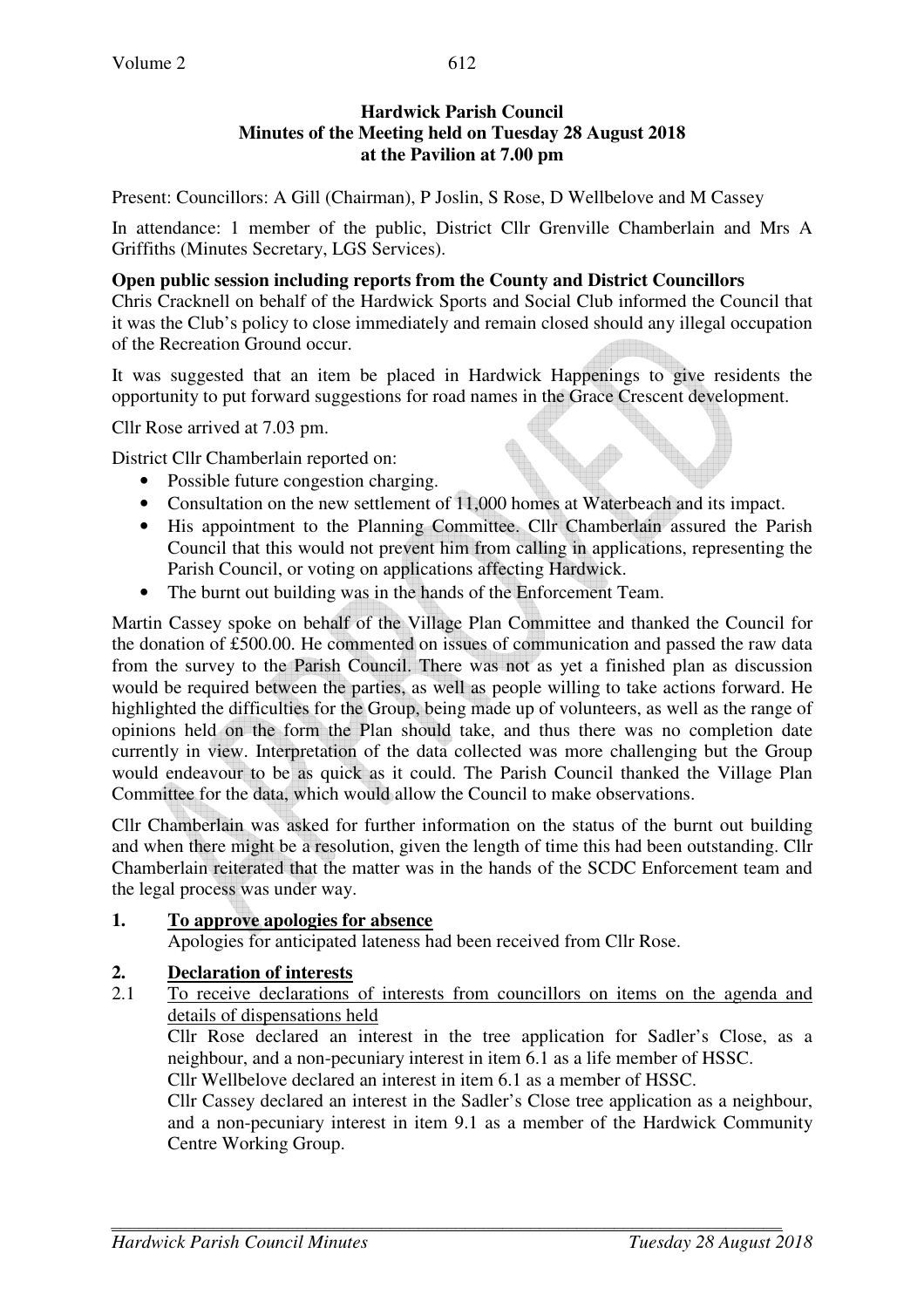#### Volume 2

Cllr Gill declared an interest in item 9.1 as a member of the Community Room Trustees and the existence of his dispensation to speak and vote.

2.2 To receive written and grant any requests for dispensation as appropriate for items on this agenda None.

#### **3. To approve the minutes of the previous meeting on 24 July**

RESOLVED that the minutes of the meeting on 24 July be approved and signed by the Chairman as a true record. (Prop SR, 2nd PJ, unanimous)

### **4. Appointment of Acting Clerk**

 The Chairman reported on the appointment, after consultation with members, of Ben Stoehr as Acting Clerk during the absence of the Clerk on sick leave. The Parish Council expressed its best wishes to the Clerk for a speedy recovery and thanks to Mr Stoehr for his efforts.

 RESOLVED that Mr Stoehr should continue in the role of Acting Clerk for three months at which time the position will be reviewed again. <sup>(Prop SR, 2nd AG, unanimous)</sup>

#### **5. Co-option to fill vacancies following election – to consider any applications received**

None received.

 RESOLVED that the Chairman should place an item in Hardwick Happenings and that Cllr Rose should place an item on the website.

#### **6. Matters arising and carried forward from the last or previous meetings for discussion/decisions**

6.1 (Open) To consider quotations for drains at the Pavilion RESOLVED to accept the quotation from New Civil's Construction Ltd (Quote 1) for  $£2160.00$  plus VAT. <sup>(Prop SR, 2nd MC, unanimous)</sup>

 RESOLVED that items 6.2 to 6.5 inclusive be deferred until later in the meeting and taken after item 9.

6.6 (6.5 and 8.2) CCC Local Highways Improvement Scheme and proposal for electronic speed signs

Cllr Joslin reported on her attendance on a Speedwatch course and on the sessions, which would assist in providing data on speeds and a vehicle count. RESOLVED that Cllr Joslin will report back when the data is received.

Cllr Joslin reported on proposals for the CamBed RailRoad, following a route north of the A428 to link Cambourne, Bourn Airfield, and Northstowe, as an alternative to the proposed southern route. The group promoting the route had offered to speak at parish council meetings if wished. This was deferred to a future meeting.

- 6.7 (6.6) Removal of dead trees in woodland behind Sudeley Grove to consider revised quotations if received RESOLVED to accept the quotation from CGM for £1140.00 plus VAT. (Prop MC, 2nd PJ, unanimous)
- 6.8 (6.7) Hardwick Play Parks Expression of Interest to the Amey Community Foundation, for funding towards play equipment in Hardwick – update and to consider any further action required

 The Chairman reported on the submission of the Expression of Interest Form to Amey Community Foundation in the name of the Parish Council, along with supporting documents, followed by the submission of a second form. The outcome was awaited.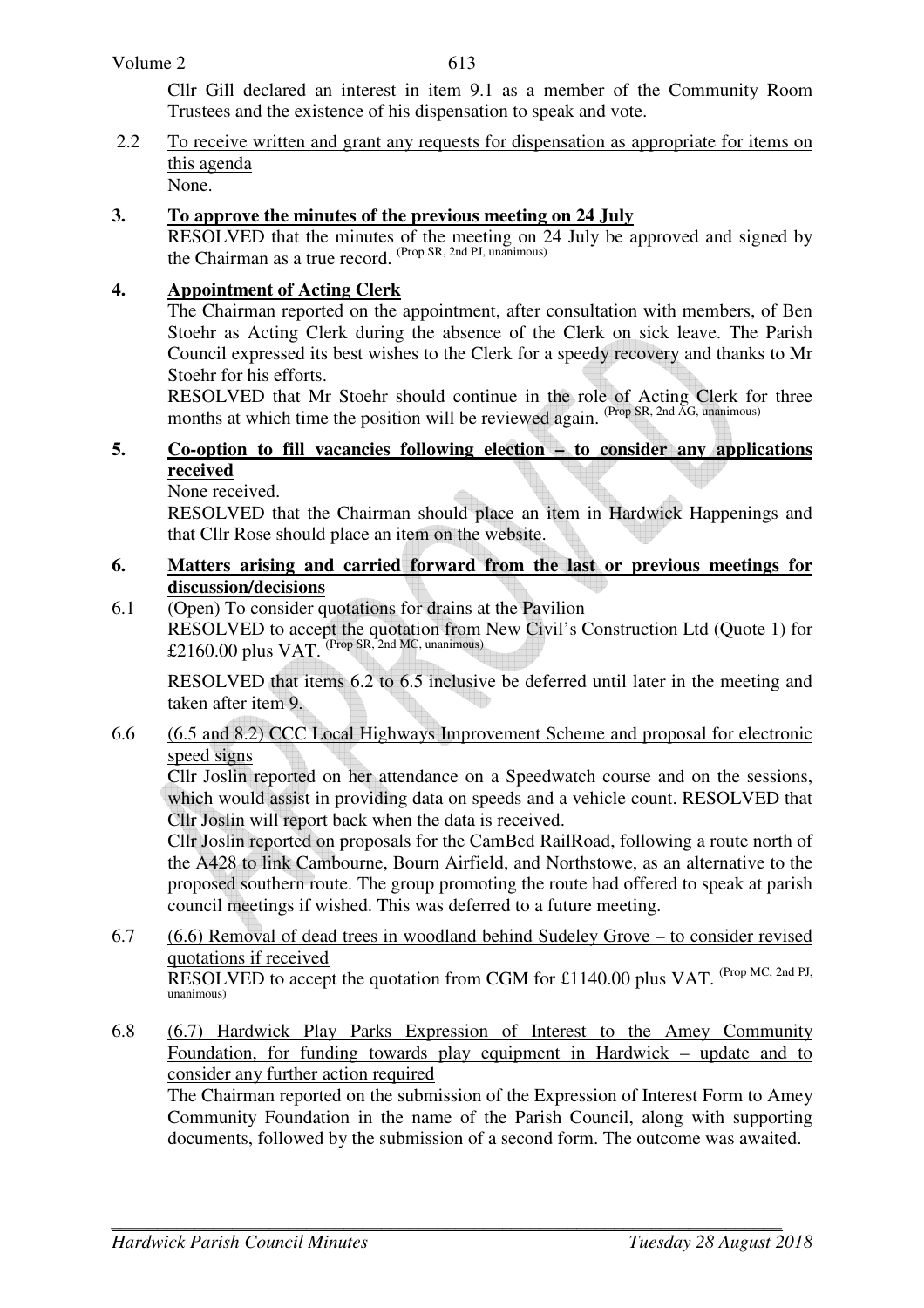Volume 2

- 6.9 (8.4) Clearance of brambles from woodland behind Sudeley Grove to consider revised quotations if received RESOLVED, having considered two quotations, to accept the quotation from Oakes and Watson for £2320.00 plus VAT to clear the brambles, to be carried out after the removal of the trees. (Prop MC, 2nd SR, unanimous)
- 6.10 (9.3) To consider the outstanding invoice from Herts and Cambs Ground Maintenance RESOLVED in the absence of a response from the contractors, to continue to hold the payment in abeyance until contact is made.
- 6.11 (9.4) To consider the RoSPA reports RESOLVED to take the following action: (Prop AG, 2nd DW, unanimous) Grenadier Walk play area
	- to check and monitor the swing chain shackle regularly
	- that Cllr Gill be appointed to clear the moss
	- to monitor the safety surface under the swing

Worcester Avenue play area

• To arrange for the repair of a loose bolt at the top of the toddler swing

Skate park

• To monitor uneven surfaces

Egremont Road play area

- To arrange for replacement of broken slat with sharp edges on the tower slide.
- 6.12 (9.5) Appointment of Internal Auditor for FY2019 RESOLVED to re-appoint Julia Prior of LCPAS as Internal Auditor for FY2019. <sup>(Prop</sup> SR, 2nd AG, unanimous)
- 6.13 (10) Proposal for removal of overgrowth on the eastern side of the hedge to the south of the Pavilion and consideration of further control of the hedgerows on the recreation field

RESOLVED to seek quotations for cutting back the hedge on either side of the Pavilion on the eastern side to the original line of the hedgerow, taking it back to the tree line. (Prop SR, 2nd AG, unanimous)

- 6.14 (10) Proposal to delegate authority to the Clerk for dealing with illegal encampments RESOLVED to consult the Acting Clerk regarding powers for dealing with illegal occupation of Parish Council land, including authority to act and budget.
- 6.15 (10) Proposal to invite Aidan Van de Weyer of SCDC to a future meeting RESOLVED to invite Aidan Van de Weyer to the September or October meeting to discuss the access from Bourn Airfield development to the A428. RESOLVED to ask Bourn Parish Council whether there was any up to date information from the Coalition regarding the outline planning permission for Bourn Airfield.

## **7. Correspondence/communications received**

- 7.1 Resident request to cut overgrown hedge at 43 Cambridge Road RESOLVED to accept the quotation from Oakes and Watson for £460.00 plus VAT. (Prop PJ, 2nd AG, unanimous)
- 7.2 Resident request to cut back overgrown branches at the junction of Laxton Avenue and Ellison Lane RESOLVED to accept the quotation from Oakes and Watson for £220.00 plus VAT. (Prop PJ, 2nd AG, unanimous)
- 7.3 Hill Grace Crescent street names request for suggestions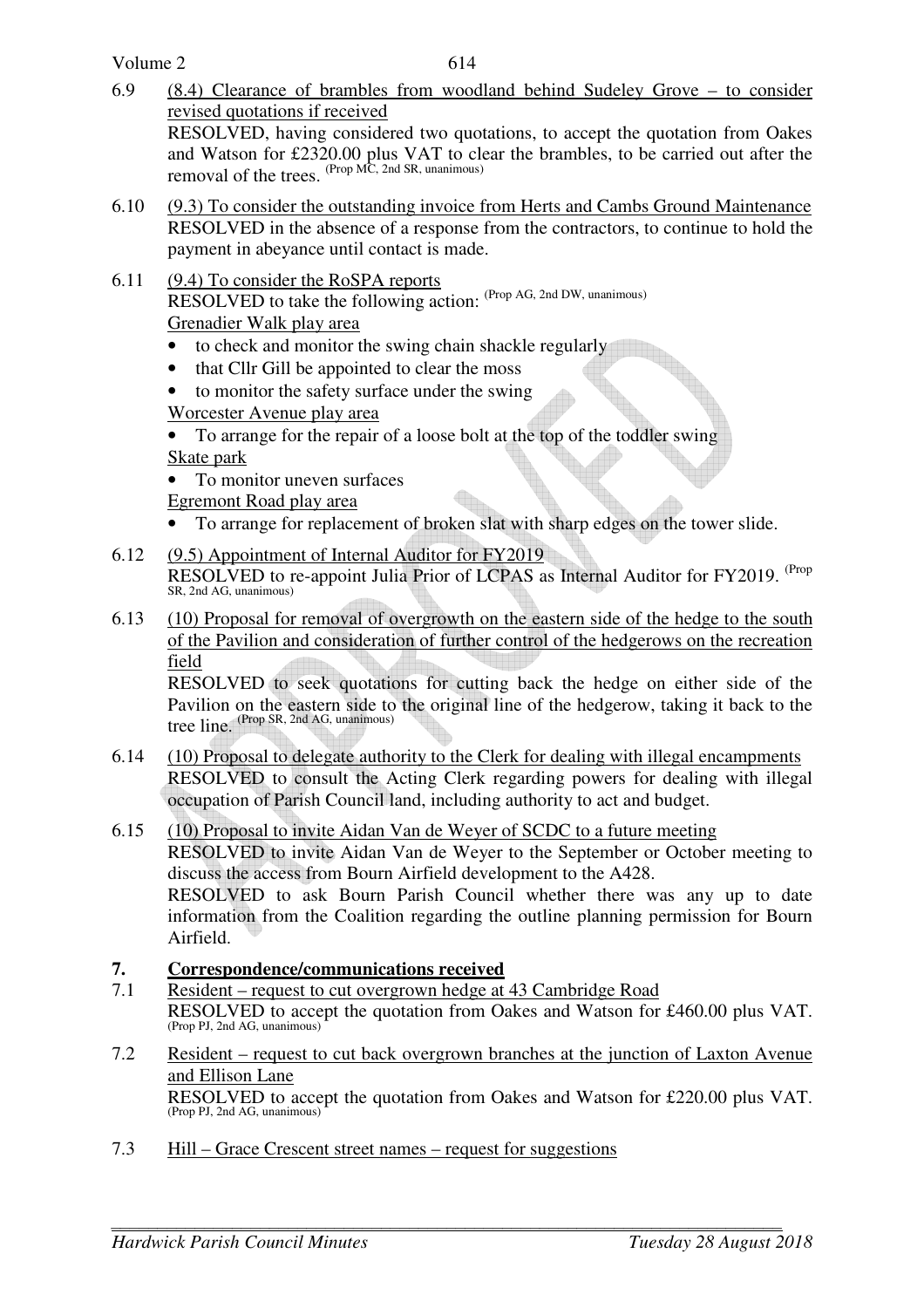615

RESOLVED to consult residents via Facebook and to respond that the Parish Council would like to continue the "apple" theme but is also consulting the village for ideas and will report back after the September meeting.

- 7.4 SCDC consultation on Gambling (2005 Act) Policy Noted.
- 7.5 To consider the Internal Audit report FY2018 RESOLVED, given that the comments on donations to the church differed from previous legal advice received, to ask LCPAS to clarify their comments on points 3 and 5 of the Previous Internal Audit section,

# **8. Planning Applications and Decision notices and tree works applications**<br>8.1 Planning applications received since the last meeting

- Planning applications received since the last meeting
- 8.1.1 S/3137/18/VC 175 St Neots Road Removal of condition 4 (Number of users) of planning consent S/1256/18/FL for change of use of part of commercial unit from A1 pet store to D2 gym/personal and small group fitness training business RESOLVED that the Parish Council supports the application. (Prop SR, 2nd AG, carried with 4 in favour and 1 abstention)
- 8.1.2 S/2693/18/FL 28 Main Street Works to barn to comprise re-roof in natural slate plus rooflights, reclad in dark stained horizontal feather edge boarding, insert new windows and door. Internal subdivision to create lobby, WC, games room, home office and mower store. Work to garage walls to be clad in dark stained horizontal feather edge boarding RESOLVED that the Parish Council supports the application. (Prop AG, 2nd PJ, unanimous)
- 8.1.3 S/2853/18/DC 26 Main Street Discharge of condition 5aq (Precise details of all proposed windows and doors) Noted.
- 8.1.4 S/2996/18/FL 132 Limes Road Addition of a brick built workshop, adjoining existing single brick built garage RESOLVED that the Parish Council supports the application. (Prop AG, 2nd PJ, unanimous)
- 8.1.5 S/1510/18/FL 6 Egremont Road Extensions following demolition and removal of existing garage/storage RESOLVED that the Parish Council has no comments.
- 8.2 SCDC Decision Notices
- 8.2.1 S/3064/16/OL Land South of 279 St Neots Road Outline planning permission for a residential development of up to 155 dwellings following demolition of two existing dwellings, with areas of landscaping and public open space and associated infrastructure works with all matters reserved except for access – Permission granted. Noted.

 RESOLVED to write to Fiona Coulson of Clarion Housing Group to enquire about the Reserved Matters and the layout; in particular, whether there are any dwellings for the elderly, and if so, what access they will have to the A1303.

- 8.2.2 S/1705/18/FL Land adjacent to 3 Lark Rise Proposed dwelling Permission granted. Noted.
- 8.2.3 S/1068/18/DC Grace Crescent Discharge of conditions 16 (Boundary treatment), 24 (Ecology) and 34 (Location of allotments) of outline planning permission S/1694/16/OL – Permission granted. Noted.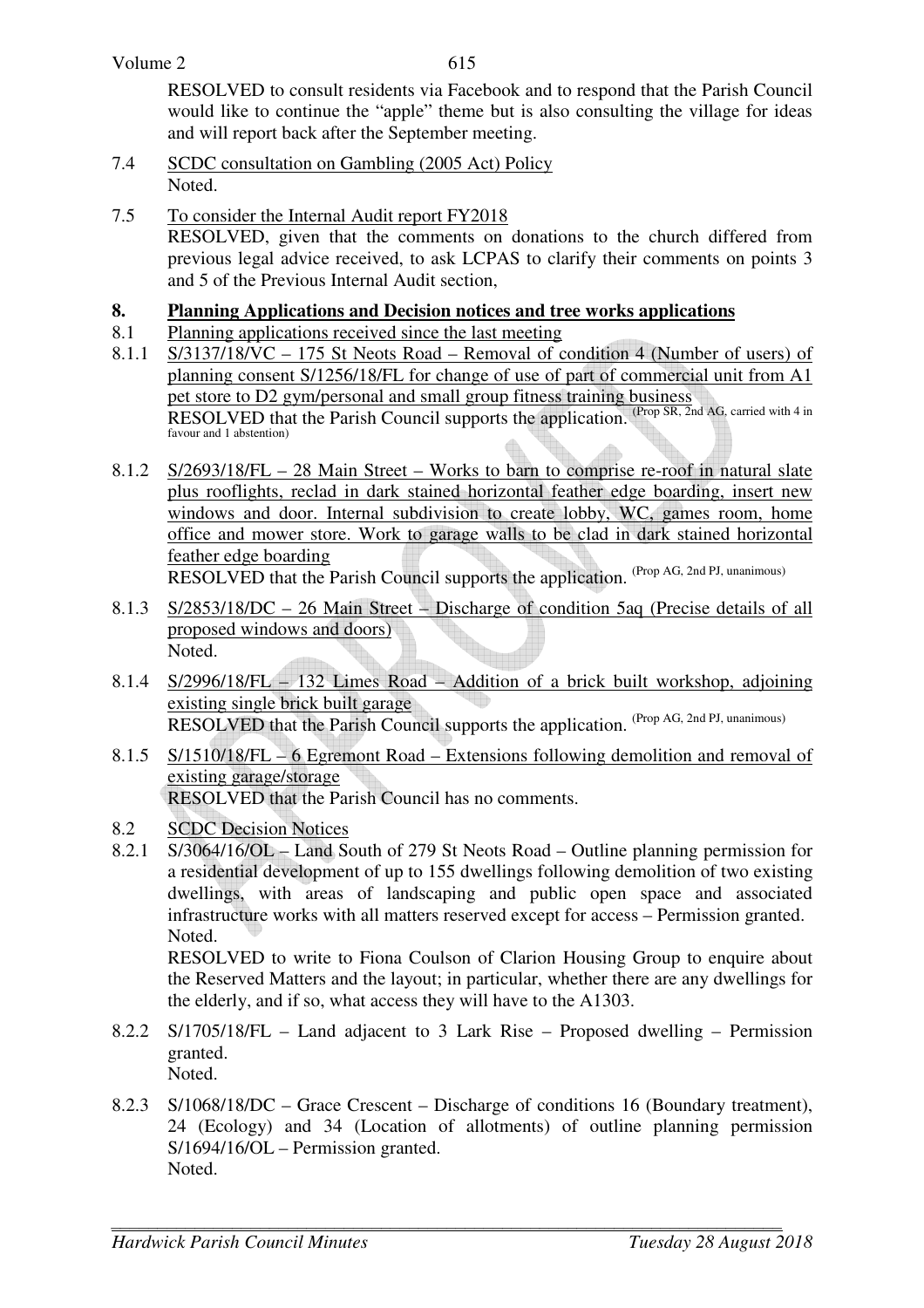- 8.2.4 S/1537/18/DC Agricultural field west of Grace Crescent Discharge of condition 35 (Details of scheme for the provision of additional parking of planning permission S/1694/16/OL – Permission granted. Noted.
- 8.2.5 S/1620/18/DC Agricultural field west of Grace Crescent Discharge of condition 15 (Site waste management plan, written strategy for minimisation of noise, vibration and dust, contractors' access arrangements, contractors' site storage areas and parking for contractors' vehicles) of planning permission S/1694/16/OL – Permission granted. Noted.
- 8.2.6 S/2037/18/DC Agricultural field west of Grace Crescent Discharge of condition 29 (Electronic vehicle charging) of planning permission S/1694/16/OL – Permission granted. Noted.
- 8.3 Tree Works Applications
- 8.3.1 S/2904/18/TC 8 Sadlers Close RESOLVED that the Parish Council had no objections.
- 8.3.2 S/3185/18/FL Blue Lion, 74 Main Street RESOLVED that the Parish Council had no objections.
- 8.4 Temporary Traffic Restriction Order UK Power Networks at Grace Crescent Noted.

## **9. Members reports and items for information only**

- 9.1 New Housing Developments and Planning Obligations Cllr Rose reported that it was still possible that the Scouts and Guides could return with their own proposals regarding the Scout and Guide Hut. A meeting had taken place between Cllr Rose and Anne Jones, and the Planning Officer, Rebecca Ward, who had been shown five potential sites around the Pavilion and had been asked to inform the Committee of any planning issues that should be taken into consideration. The Hardwick Community Centre Working Group had met again, had taken on a Minutes Secretary, and had invited an architect to attend the next meeting. An open meeting will be held on 6 November, to seek views on some possible sites.
- 9.2 Proposal to fund minor expenses of the Hardwick Community Centre Working Group RESOLVED that the Parish Council is willing to fund minor expenses from the budget previously earmarked for preparations towards the new Community Hall, and to ask the Group's Treasurer, Anne Jones, to submit the expenses to the Parish Council and any reasonable expenses will be reimbursed. (Prop AG, 2nd PJ, carried with 3 in favour and 2 abstentions)
- 9.3 Proposal to nominate a councillor to liaise with Highways regarding Hardwick roads, road safety, Hardwick village and surrounding cycle networks RESOLVED to appoint Cllr Joslin to carry out this role. (Prop AG, 2nd DW, carried with 4 in favour and 1 abstention)
- 6.2 (5.3) Standing orders review items deferred at the last meeting including
- 6.2.1 Section 15 to consider the Clerk's advice RESOLVED to note the Clerk's advice not to remove the Standing Order as it reflects current practice.
- 6.2.2 Section 19 staff matters to consider simplified version The Clerk's advice, that it was not recommended to amend any of this section as it had already been simplified to cover the Council's employer responsibilities, was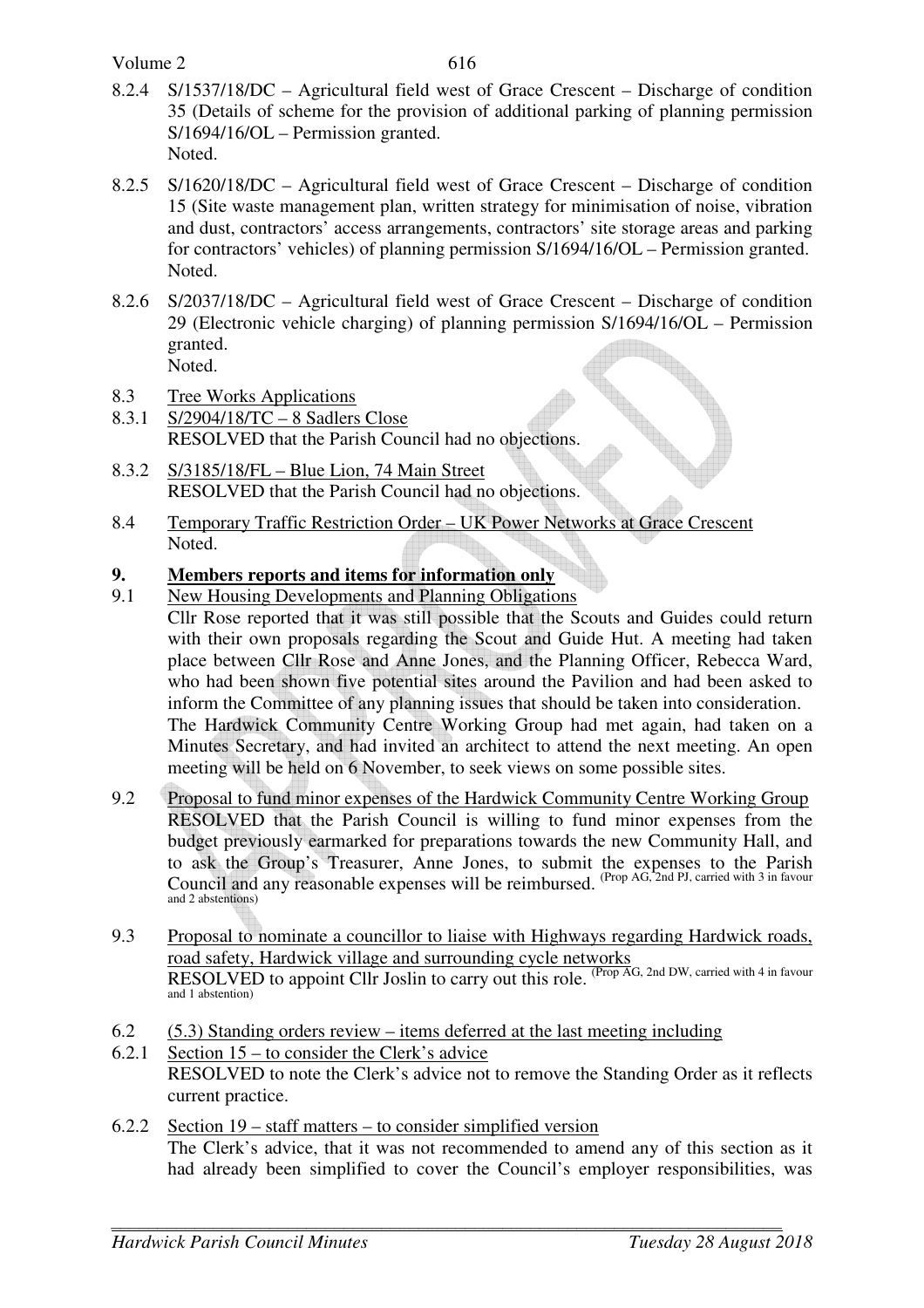noted. RESOLVED that members should look at Section 19 to ensure it can be clearly understood, and to defer this item to the September meeting.

- 6.2.3 Section 20 to consider clarification from NALC RESOLVED to note that Part B is a mandatory section and must be retained. Cllr Cassey asked for clarification of how this would work in practice.
- 6.2.4 Section 23 to note clarification regarding the Common Seal RESOLVED to note that the Council does not have a seal so Section B part 2 is most appropriate.
- 6.2.5 Section 26 Proposal to review the practice of a Minutes Secretary sttending meetings

RESOLVED to incorporate the section from the existing Standing Orders permitting a Minutes Secretary to attend the meetings and record the minutes in the presence or absence of the Clerk.

- 6.3 (5.3) Consideration of Financial Regulations, Risk Assessment and other policies RESOLVED to defer this item to the next meeting.
- 6.4 (5.5) Consideration of holding meetings at other times to consider the Clerk's advice

RESOLVED to note that the Council may meet at any time or on any day of the week; the Parish Council must make a schedule of meetings; the Parish Council can hold its meetings at different times, days or locations within its schedule, or hold extra-ordinary meetings. RESOLVED to defer this item to the next meeting to discuss meeting times.

6.5 (5.8) Consideration of the requirements for the General Power of Competence and any further action necessary

 RESOLVED, having considered the requirements, to note that there were insufficient elected members for eligibility for the General Power of Competence.

## **10. Finance, procedure and risk assessment**

10.1 To consider any quotes for urgent work required because of risk and Clerk's use of delegated powers

RESOLVED to note that the Acting Clerk used delegated powers to:

• Order the repair of the safety surfacing at the Egremont Road play area at a cost of £675 in accordance with the decision made at the last meeting. This has been completed by the contractor.

The Chairman has submitted the Expression of Interest Form to Amey Community Foundation for the Hardwick Play Parks Stage 2 project. The form had to be submitted in the name of the Parish Council not Hardwick Play Parks Project.

10.2 To receive play areas and skate park inspection reports Taken earlier under item 6.11.

#### 10.3 To consider the specification for the grass cutting contract RESOLVED to approve the specification after removing the reference to the hard cut back of perimeter vegetation at the Recreation Ground and replacing it with "cut back of perimeter vegetation four times a year in March, May, July and September".

10.4 To receive the financial report and approve the payment of bills RESOLVED that the payments as listed in the finance report should be paid, plus RPM (Safety surface) £810.00. (Prop AG, 2nd SR, unanimous)